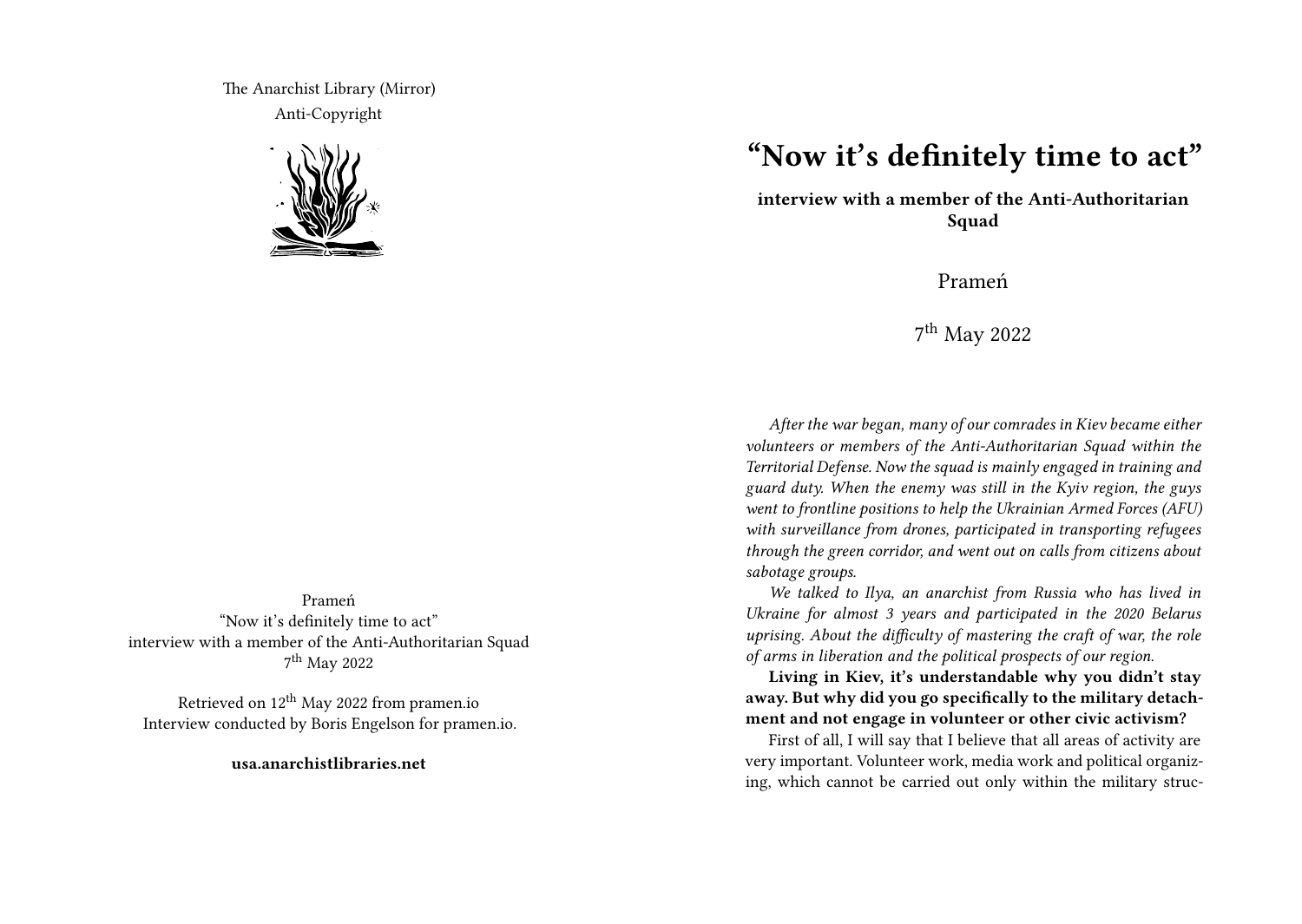tures. The front is not just along battle lines, but in all areas where people do something together to make the anarchist movement manifest itself in confrontation with the imperialists.

Nevertheless, I have decided to take the military path. I believe that our movement needs to be able to stand up to its adversaries with arms. This has always been important to me as part of my political outlook and personally. Understanding that I and we could do it.

Also, it was not only a personal decision, but part of our collective planning. After the New Year, the anarchist movement in Kiev held meetings, where we decided what we were going to do, how we were going to coordinate with one another. Even then I decided that I would focus on this direction. Literally in the first days of the war it worked out well.

## **Did you have any military skills before that?**

Yes, I had experience in basic military training. We practiced that with our comrades as part of our political approach. But because we were able to organize the training process when all the events started, I was able to learn and master a lot of things.

## **Is it hard to immerse yourself in the military?**

It's certainly not easy. But we had some like-minded people with us, who were picking up a machine gun for the first time, and everyone got the hang of it pretty quickly. Here, as in any other craft, it all depends on interest and diligence.

You have to memorize a lot, but at the basic infantry level, I did not notice anything that breaks the brain.

There is a certain amount of physical stress, you can't walk all the time, you have to be able to run a little, fall down and get up again. But this, again, is a gain, a matter of training.

All people with average health and the desire to figure it out can get in fairly easily if there is an interest. So if anyone is wondering how realistic it is to master it, I would advise not to be afraid, but to try and most likely it will work.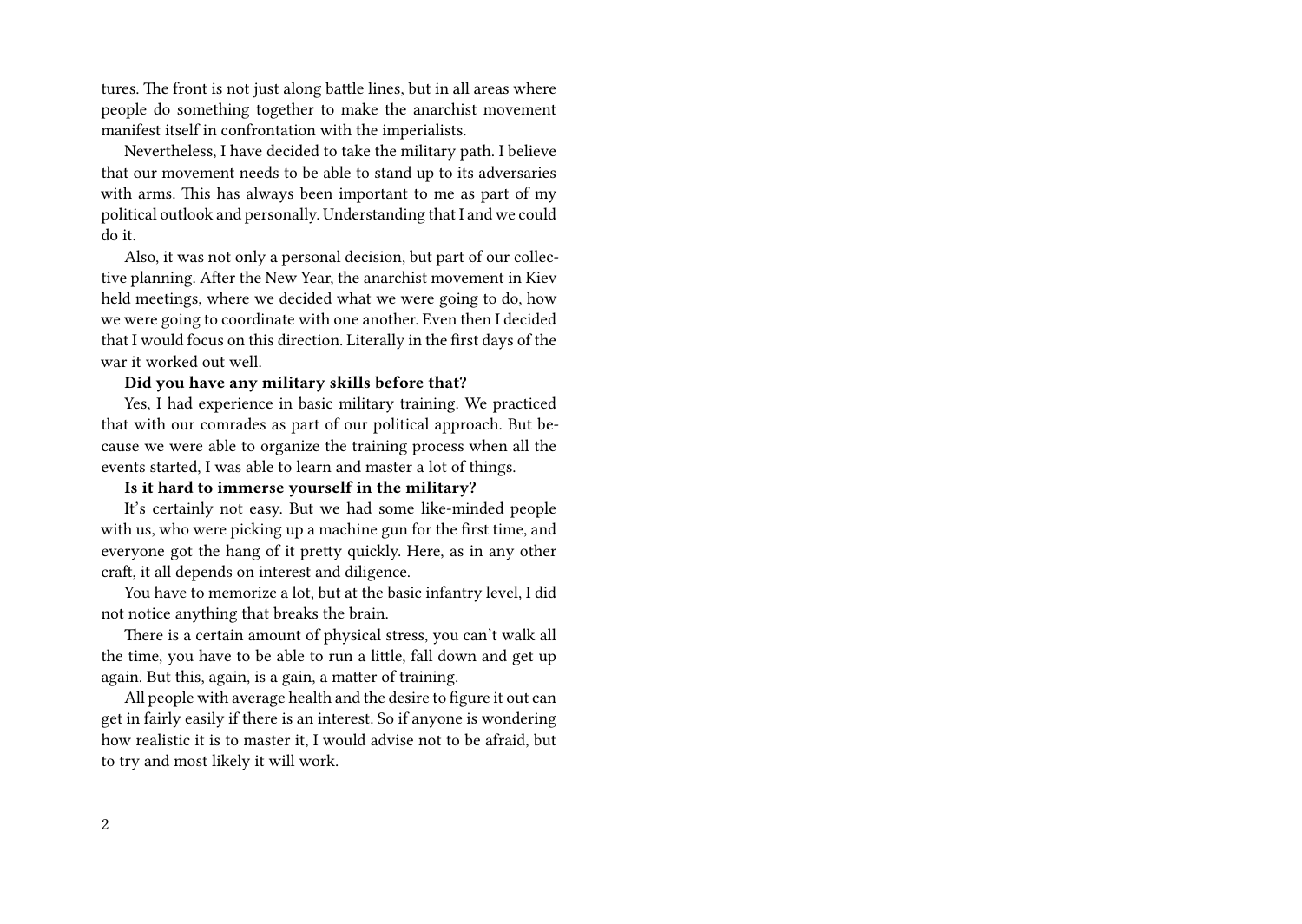self. This encourages people to organize for one or another form of political struggle. For example, the diaspora, which is already very anti-Lukashenko, becomes even more organized and mobilized. We know that, for example, there are many Belarusian volunteers in Ukraine. I think this may become a factor in the collapse of the regime at some point.

**What do you think people in Belarus should do in this situation? Those who want the war and authoritarian regimes to end as soon as possible, but who have no connections with organized like-minded people, no experience.**

The algorithm is the same: preparation, organization, and action. Even if people are not members of a political group, because everything is covered up and it is impossible to make direct contact.

It is necessary to master the skills, to prepare for action. Putting up flyers and graffiti is useful, if people can do it, then let them do it. But in Belarus, society will have to fight the regime in order to defend itself. We must be prepared for this, for a direct confrontation.

It is necessary to organize, to unite with at least several trusted people. Reliable, so you can rely on each other. This could be 2 people, 3, 5.

And, of course, action. Any contribution now, especially in Belarus and Russia, is incredibly valuable. For example, the railroad war. This is something that even simple dudes here in Ukraine know about. We were literally talking to guys from the National Guard 5 minutes ago, and there's a guy there who says, "But in Belarus, people burned so many of these relay cabinets, committed sabotage. It really helped."

Now it's definitely time for action. February 24. After this line, I don't know what else to expect. We need to strike at dictatorial regimes. If you can only do it alone, do it alone. But by all means fight. I hope we can bring it all together and coordinate so that this popular struggle can bring concrete political results.

That said, to say that I'm directly immersed in the craft of war would be too dashing to wrap up. Here we are, after all, in the beginning stages. Even two months of more or less systematic training is not the time in which you can get right into it.

**Speaking of basic skills. How much power do you think the militia has at all in modern warfare? Given the strong professionalization of the army.**

Of course, a professional, high-tech army has great advantages over any popular, guerrilla warfare.

Nevertheless, militias and guerrilla warfare also play a big role. Since Putin's regime acts as an occupier, the resistance is led by many local people who know the urban and rural environment well. This gives them a great advantage.

Also, fighting spirit. If people are really fighting seriously, as we have seen in Kurdistan, then even the high-tech army which is much more technologically advanced than the Turkish army in this case cannot break people.

However, the most interesting thing is that any militia and guerrilla also strives for professionalism. To professionalism in guerrilla work. You have to look for ways to get the latest technical tools and have professionals who know how to handle them. There should be no misconception that a partisan is just an undisciplined grandfather Kuzmich who took a Berdanka, hid in the woods and is doing something there.

In fact, professional armies have borrowed a lot of partisan tactics. These are small groups, small stealthy strikes, and quick withdrawals. To master such tactics in order to act skillfully in this area is also quite a challenge. Anyone who is seriously thinking about people's war, the war of non-state actors against state actors should think about this.

**Besides the mentioned combat tactics, in what other ways do popular, anarchistic military structures differ from the state and pro-state?**